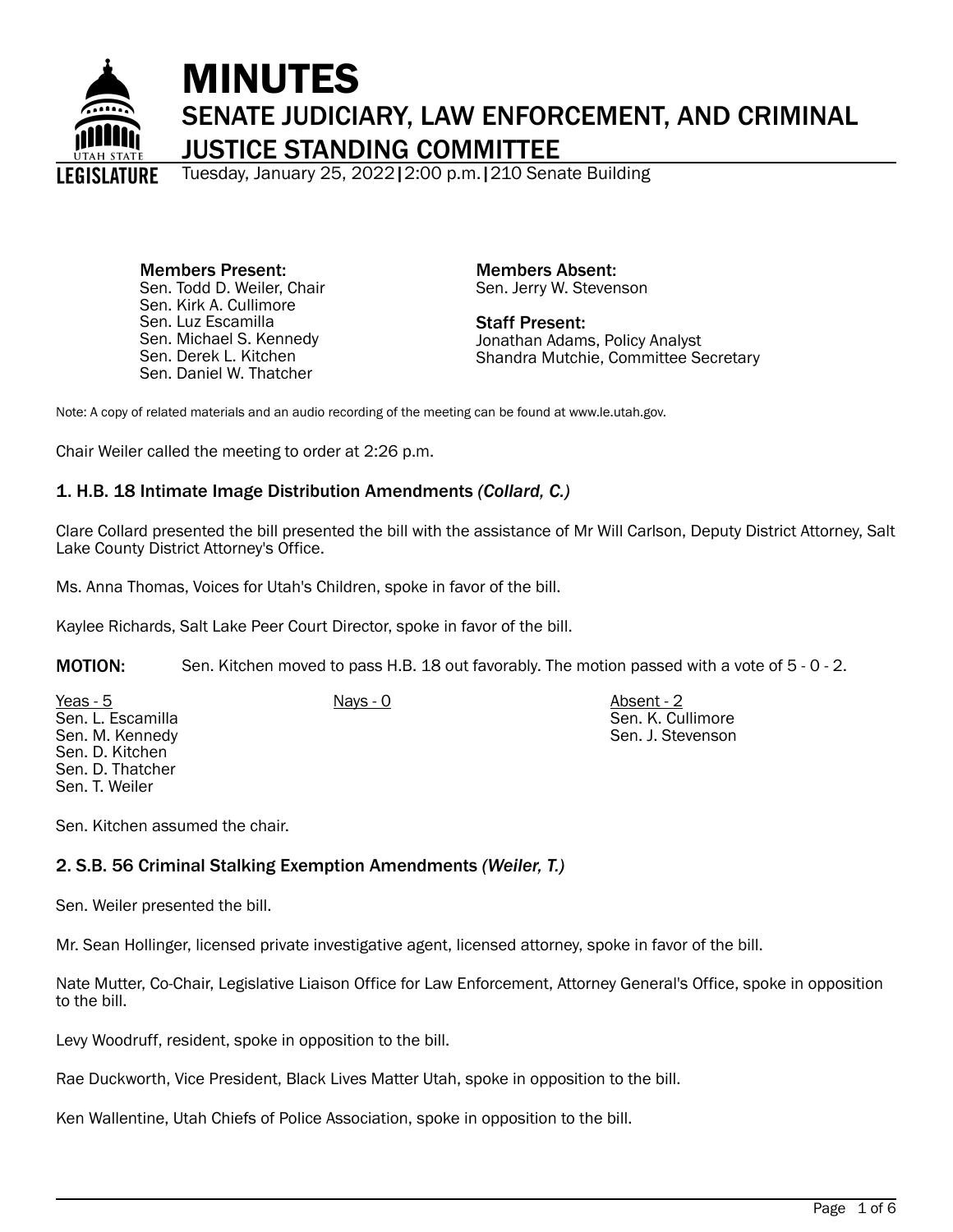#### SENATE JUDICIARY, LAW ENFORCEMENT, AND CRIMINAL JUSTICE STANDING COMMITTEE **STANDING COMMITTEE January 25, 2022**

MOTION: Sen. Weiler moved to replace S.B. 56 with 1st Substitute S.B. 56. The motion passed with a vote of  $5 - 0 - 2$ .

Yeas - 5 Nays - 0 Absent - 2 Sen. L. Escamilla Sen. M. Kennedy Sen. D. Kitchen Sen. D. Thatcher Sen. T. Weiler Sen. K. Cullimore Sen. J. Stevenson MOTION: Sen. Weiler moved to pass 1st Substitute S.B. 56 out favorably. The motion passed with a vote of 5  $-0 - 2.$ Yeas - 5 Nays - 0 Absent - 2

Sen. L. Escamilla Sen. M. Kennedy Sen. D. Kitchen Sen. D. Thatcher Sen. T. Weiler

Sen. K. Cullimore Sen. J. Stevenson

### 3. S.B. 98 Judiciary Amendments *(Weiler, T.)*

Sen. Weiler presented the bill.

**MOTION:** Sen. Weiler moved to replace S.B. 98 with 1st Substitute S.B. 98. The motion passed with a vote of  $5 - 0 - 2$ .

Yeas - 5 Nays - 0 Absent - 2 Sen. L. Escamilla Sen. M. Kennedy Sen. D. Kitchen Sen. D. Thatcher Sen. T. Weiler Sen. K. Cullimore Sen. J. Stevenson

Michael Dreschel, Assistant State Court Administrator, spoke to the bill.

MOTION: Sen. Kennedy moved to pass 1st Substitute S.B. 98 out favorably. The motion passed with a vote of  $4 - 0 - 3$ .

| Yeas - 4         | Nays - 0 | Absent - 3        |
|------------------|----------|-------------------|
| Sen. M. Kennedy  |          | Sen. K. Cullimore |
| Sen. D. Kitchen  |          | Sen. L. Escamilla |
| Sen. D. Thatcher |          | Sen. J. Stevenson |
| Sen. T. Weiler   |          |                   |

### 4. S.B. 108 Indigent Defense Amendments *(Weiler, T.)*

Sen. Weiler presented the bill with the assistance of Matt Barraza, Indigent Defense Commission.

MOTION: Sen. Weiler moved to amend S.B. 108 with Amendment #1. The motion passed with a vote of 4 - 0 - 3.

#### Amendment 1 S.B. 108

1. Page 4, Lines 109 through 111:<br>109 (1) (a) A court shall appoint ar

 $(1)$  (a) A court shall appoint an indigent defense service provider who is employed by

110 an indigent defense system or who has a contract with an indigent defense system to provide indigent

111 defense services for an individual over whom the court has jurisdiction if: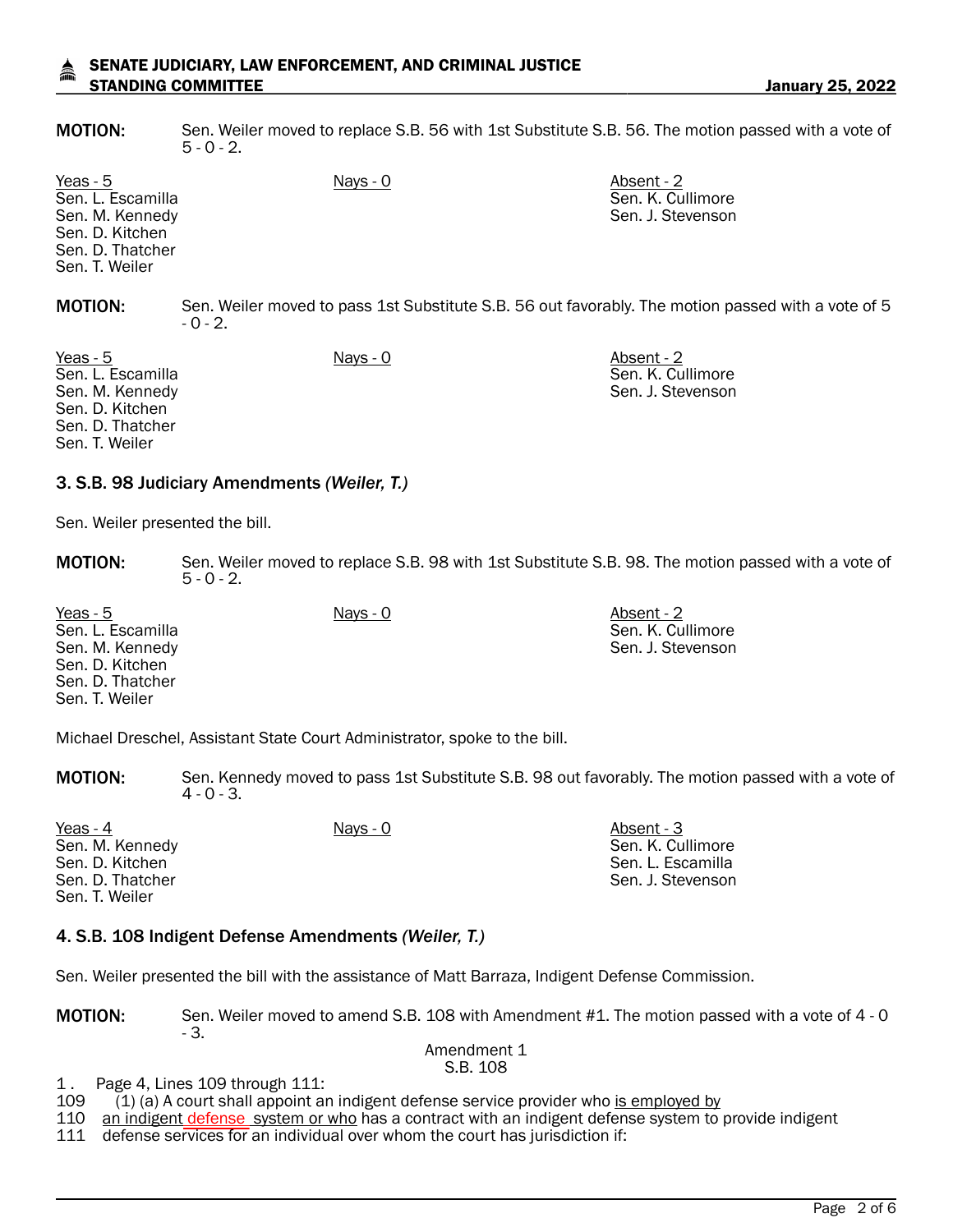Yeas - 4 Nays - 0 Nays - 0 Absent - 3 Sen. M. Kennedy Sen. D. Kitchen Sen. D. Thatcher Sen. T. Weiler

Sen. K. Cullimore Sen. L. Escamilla Sen. J. Stevenson

**MOTION:** Sen. Weiler moved to pass S.B. 108 with amendment #1 out favorably. The motion passed with a vote of 4 - 0 - 3.

Yeas - 4 Nays - 0 Nays - 0 Absent - 3 Sen. M. Kennedy Sen. D. Kitchen Sen. D. Thatcher Sen. T. Weiler

Sen. K. Cullimore Sen. L. Escamilla Sen. J. Stevenson

Sen. L. Escamilla Sen. J. Stevenson

# 5. S.B. 120 Juvenile Justice Amendments *(Weiler, T.)*

Sen. Weiler, presented the bill with the assistance of Ms. Pamela Vickery, Division Juvenile Justice.

Documents distributed - infographics in favor of bill about fees and fines for juveniles

#### [Infographic of fees in juvenile justice system](https://le.utah.gov/interim/2022/pdf/00000710.pdf)

Shantel Black, Utah Juvenile Defender Attorney, spoke in favor of the bill.

Kayley Richards, UEJJ Legislative Committee, Oversight Committee, spoke in favor of the bill.

Paul Wake, resident, spoke in opposition to the bill.

Angela Adams, Deputy County Attorney, Washington County Attorney's Office, spoke in opposition to the bill.

Stephen Starr, Juvenile Prosecutor, Weber County, spoke in opposition to the bill.

Lyla Mahmoud, Policy Council, ACW of Utah, spoke in favor of the bill.

Michael Dreschel, Assistant State Court Administrator, spoke to the bill.

Rae Duckworth, Vice President, Black Lives Matter Utah, spoke in favor of the bill.

Will Carlson, Deputy District Attorney, Salt Lake County District Attorney's Office, spoke in favor of the bill.

MOTION: Sen. Weiler moved to pass S.B. 120 out favorably. The motion passed with a vote of 4 - 0 - 3.

Sen. M. Kennedy Sen. D. Kitchen Sen. D. Thatcher Sen. T. Weiler

Yeas - 4 Nays - 0 Nays - 0 Absent - 3 Sen. K. Cullimore

6. S.B. 123 Criminal Code Recodification *(Mayne, K.)*

Sen. Weiler presented the bill.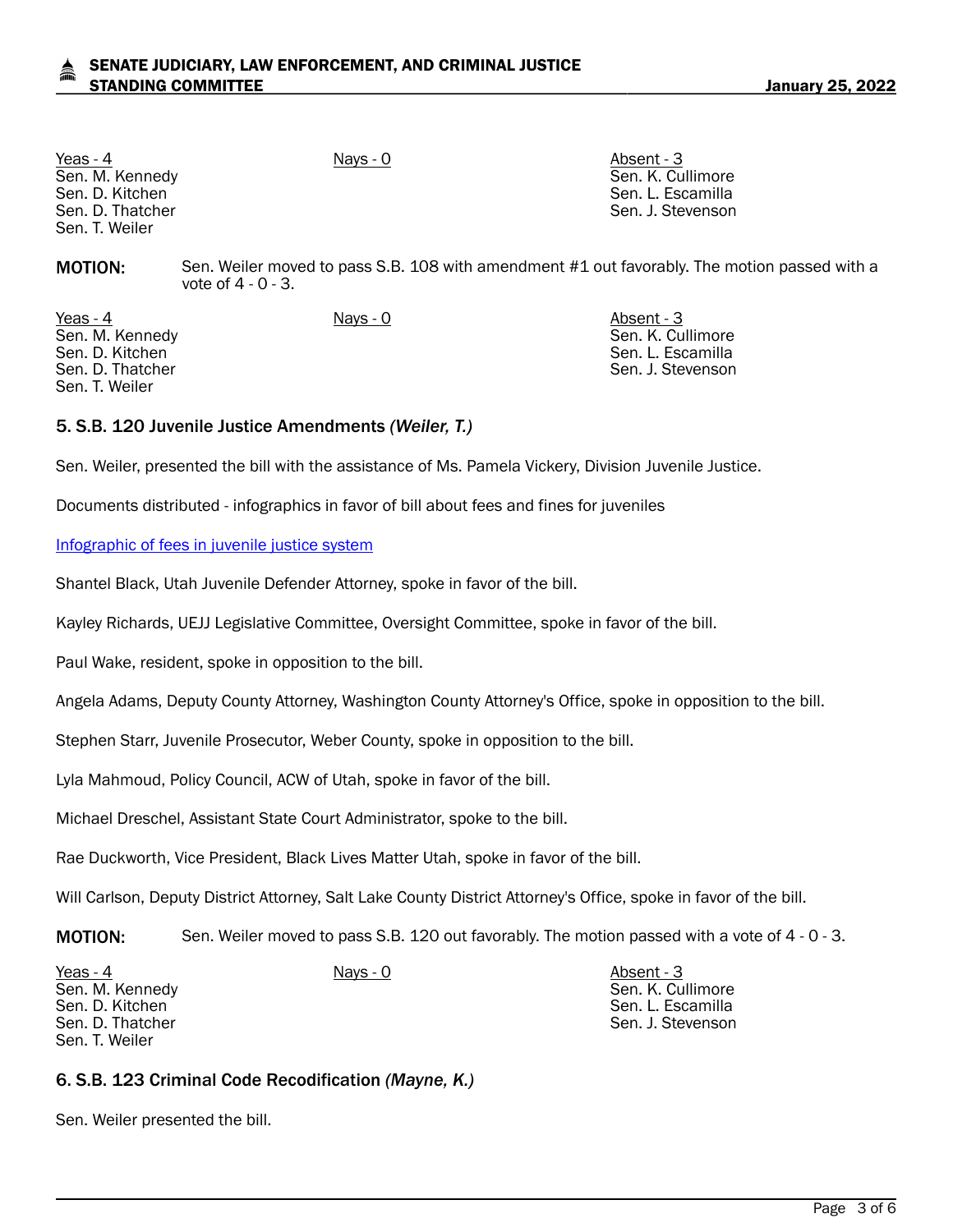#### SENATE JUDICIARY, LAW ENFORCEMENT, AND CRIMINAL JUSTICE STANDING COMMITTEE **STANDING COMMITTEE**

MOTION: Chair Weiler moved to amend S.B. 123 with Amendment #1. The motion passed with a vote of 4 - 0 - 3.

#### Amendment 1 S.B. 123

- 1. Page 12, Lines 344 through 349:<br>344 (1) It is not a defense to the crin
- $(1)$  It is not a defense to the crime of child kidnapping, a violation of Section
- 345 76-5-301.1; rape of a child, a violation of Section 76-5-402.1; object rape of a child, a violation
- 346 of Section 76-5-402.3; sodomy on a child, a violation of Section 76-5-403.1; sexual abuse of a
- 347  $\,$  child, a violation of Section [<del>76-5-404.1</del>] { <del>76-5-404.3 } 76-5-404.1 ;</del> aggravated sexual abuse of a child, a
- 348 violation of Subsection {  $76-5-404.1(4)$  }  $76-5-404.3$ ; or an attempt to commit any of these offenses, that the
- 349 actor mistakenly believed the victim to be 14 years [of age] old or older at the time of the
- 2. Page 80, Lines 2453 through 2462:<br>2453 (2) The following are criminal ho
- 2453 (2) The following are criminal homicide:<br>2454 (a) aggravated murder;
- 2454 (a) aggravated murder;<br>2455 (b) murder:
- 
- 2455 (b) murder;<br>2456 (c) manslau
- 2456 (c) manslaughter;<br>2457 (d) child abuse ho 2457 (d) child abuse homicide ;<br>2458 <del>(e)homicide: 】</del>
- 2458 { <u>(e) homicide; }</u><br>2459 { <del>(f) </del>} (e) homici
- 2459  $\frac{(\text{f}) (e)}{(\text{g}) (f)}$  homicide by assault;<br>2460  $\frac{(\text{g}) (f)}{(\text{g}) (f)}$  negligent homicide;
- 2460  $\frac{\{\{g\}\}{\{\{f\}\}}$  negligent homicide; and <br>2461  $\frac{\{\{f\}\}{\{f\}}$  automobile homicide.
- 2461  $\frac{\{(h)\}\{g\}}{\{2\}}$  automobile homicide.<br>2462  $\frac{\{(3) \text{ A person}\}(3) }{\{3\}}$  Notwithstandi
- $(3)$  A person] (3) Notwithstanding Subsection (2), an actor is not guilty of criminal

3. Page 87, Lines 2666 through 2670:<br>2666 (c) Notwithstanding Subsection (

- 2666  $\frac{1}{2666}$  (c) Notwithstanding Subsection (3)(a) or (3)(b), if the trier of fact finds the elements of 2667 aggravated murder, or alternatively, attempted aggravated murder, or alternatively, attempted aggravated m
- 2667 aggravated murder, or alternatively, attempted aggravated murder, as described in this section, 2668 are proved beyond a reasonable doubt, and also finds in the third and the section,
- 2668 are proved beyond a reasonable doubt, and also finds { that introduced evidence in support of an } the 2669 affirmative defense described in this Subsection (4) is not disproven beyond a reasonable
- affirmative defense described in this Subsection (4) is not disproven beyond a reasonable
- 2670 doubt, the court shall enter a judgment of conviction as follows:

4. Page 90, Lines 2762 through 2766:<br>2762 (c) Notwithstanding Subsection

 $(2)$  Notwithstanding Subsection  $(3)(a)$ , if the trier of fact finds the elements of murder,

- 2763 or alternatively, attempted murder, as described in this section are proved beyond a reasonable
- 2764 doubt, and also finds { that introduced evidence in support of an } the affirmative defense described in
- 2765 this Subsection (4) is not disproven beyond a reasonable doubt, the court shall enter a judgment
- 2766 of conviction as follows:

| Yeas - 4         | Nays - 0 | Absent - 3        |
|------------------|----------|-------------------|
| Sen. M. Kennedy  |          | Sen. K. Cullimore |
| Sen. D. Kitchen  |          | Sen. L. Escamilla |
| Sen. D. Thatcher |          | Sen. J. Stevenson |
| Sen. T. Weiler   |          |                   |

Mr. Will Carlson, Deputy District Attorney, Salt Lake County District Attorney's Office, spoke in favor of the bill.

Mr. Steve Burton, Utah Association of Criminal Defense, spoke in favor of the bill.

**MOTION:** Sen. Weiler moved to pass S.B. 123 with amendment #1 out favorably. The motion passed with a vote of 4 - 0 - 3.

Yeas - 4 Nays - 0 Nays - 0 Absent - 3 Sen. M. Kennedy Sen. D. Kitchen Sen. D. Thatcher Sen. T. Weiler

Sen. K. Cullimore Sen. L. Escamilla Sen. J. Stevenson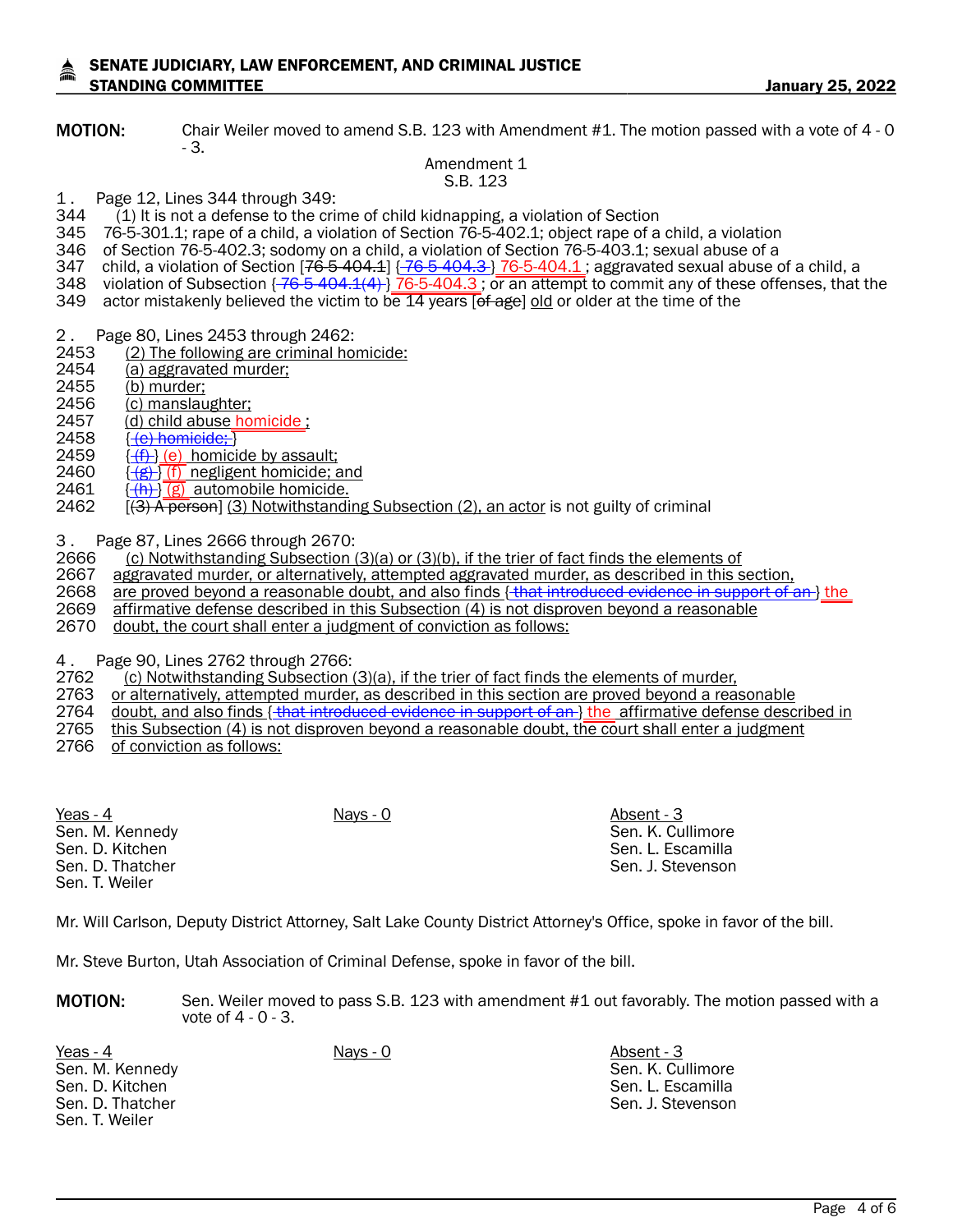# 7. S.B. 124 Criminal Code Recodification Cross References *(Mayne, K.)*

Sen. Weiler presented the bill.

MOTION: Sen. Weiler moved to pass S.B. 124 out favorably. The motion passed with a vote of 4 - 0 - 3.

| Yeas - 4         | Nays - 0 | Absent - 3        |
|------------------|----------|-------------------|
| Sen. M. Kennedy  |          | Sen. K. Cullimore |
| Sen. D. Kitchen  |          | Sen. L. Escamilla |
| Sen. D. Thatcher |          | Sen. J. Stevenson |
| Sen. T. Weiler   |          |                   |

### 8. S.J.R. 4 Joint Resolution Supporting Qualified Immunity *(Harper, W.)*

Sen. Weiler resumed the chair.

Sen. Wayne A. Harper presented the bill.

Rae Duckworth, (as resident), spoke in opposition to the bill.

Jess Anderson, Commissioner of Public Safety, spoke in favor of the bill.

Ilana Raskind, resident, spoke in opposition to the bill.

Mark Moffat, Criminal Defense Lawyer, spoke in opposition to the bill.

Levy Woodruff, resident, spoke in opposition to the bill.

Nate Mutter, Assistant Chief of Investigation, Co-Chair Utah Law Enforcement Committee, spoke in favor of the bill.

Ken Wallentine, Utah Chiefs of Police Association, spoke in favor of the bill.

Chad Bennion, Executive Director Correction's Lodge, spoke in favor of the bill.

Rae Duckworth, (as resident), spoke in opposition to the bill.

Molly Davis, Libertas Institute, spoke in opposition to the bill.

**MOTION:** Sen. Kennedy moved to adjourn. The motion failed with a vote of 2 - 2 - 3.

| Yeas - 2        | Nays - $2$        | Absent - 3        |
|-----------------|-------------------|-------------------|
| Sen. M. Kennedy | Sen. K. Cullimore | Sen. L. Escamilla |
| Sen. D. Kitchen | Sen. T. Weiler    | Sen. J. Stevenson |
|                 |                   | Sen. D. Thatcher  |

- MOTION: Sen. Cullimore moved to hold agenda for S.J.R. 4.
- **MOTION:** Sen. Kitchen moved to adjourn. The motion passed with a vote of 4 0 3.